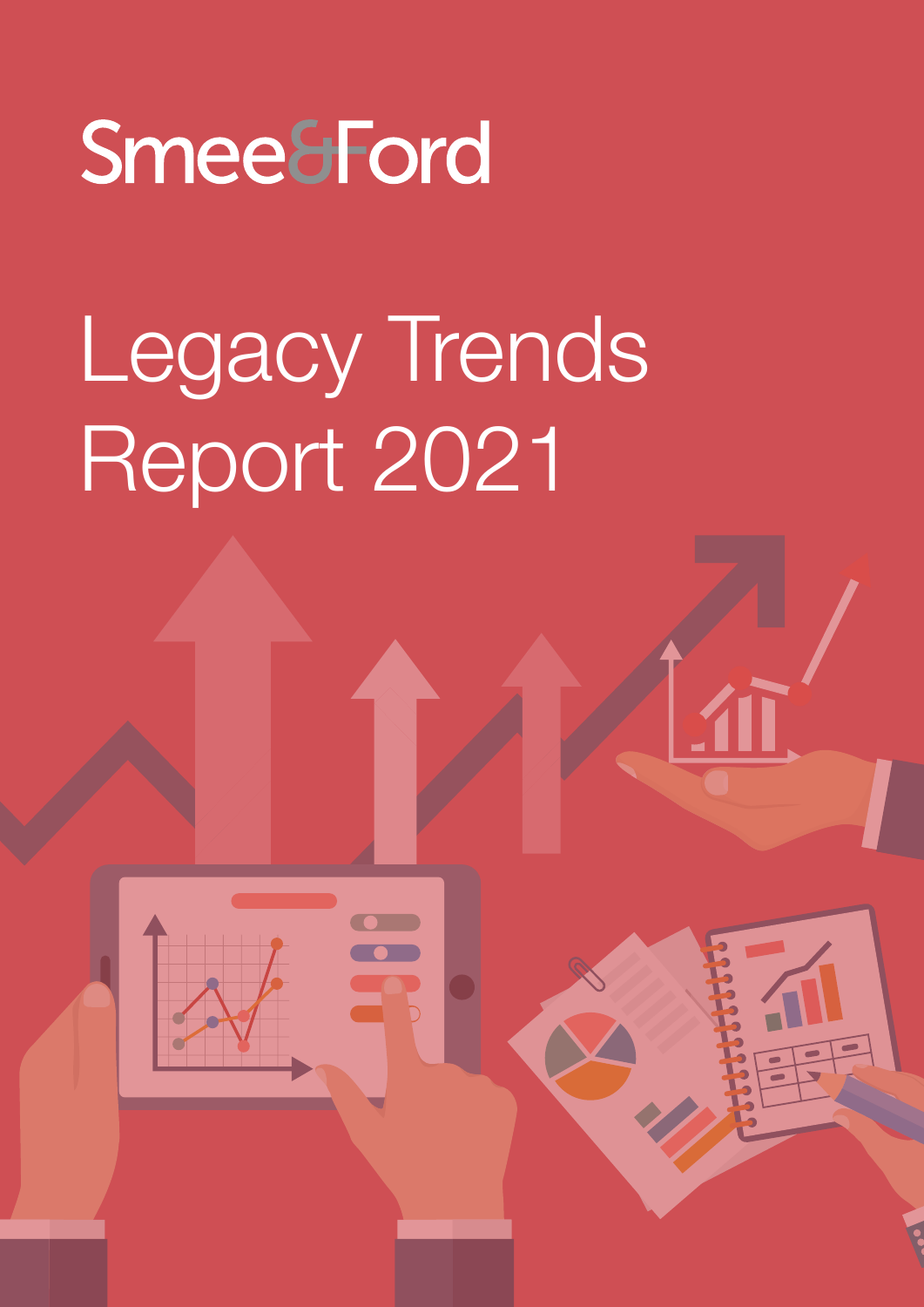

# **Contents**

- 1. Introduction
	- a. Executive summary
	- b. Methodology
	- c. Key findings
- 2. Legacy income
- 3. Estates:
	- a. Values
	- b. By region
- 4. Number of charities mentioned in wills
- 5. Summary
- 6. Data and marketing solutions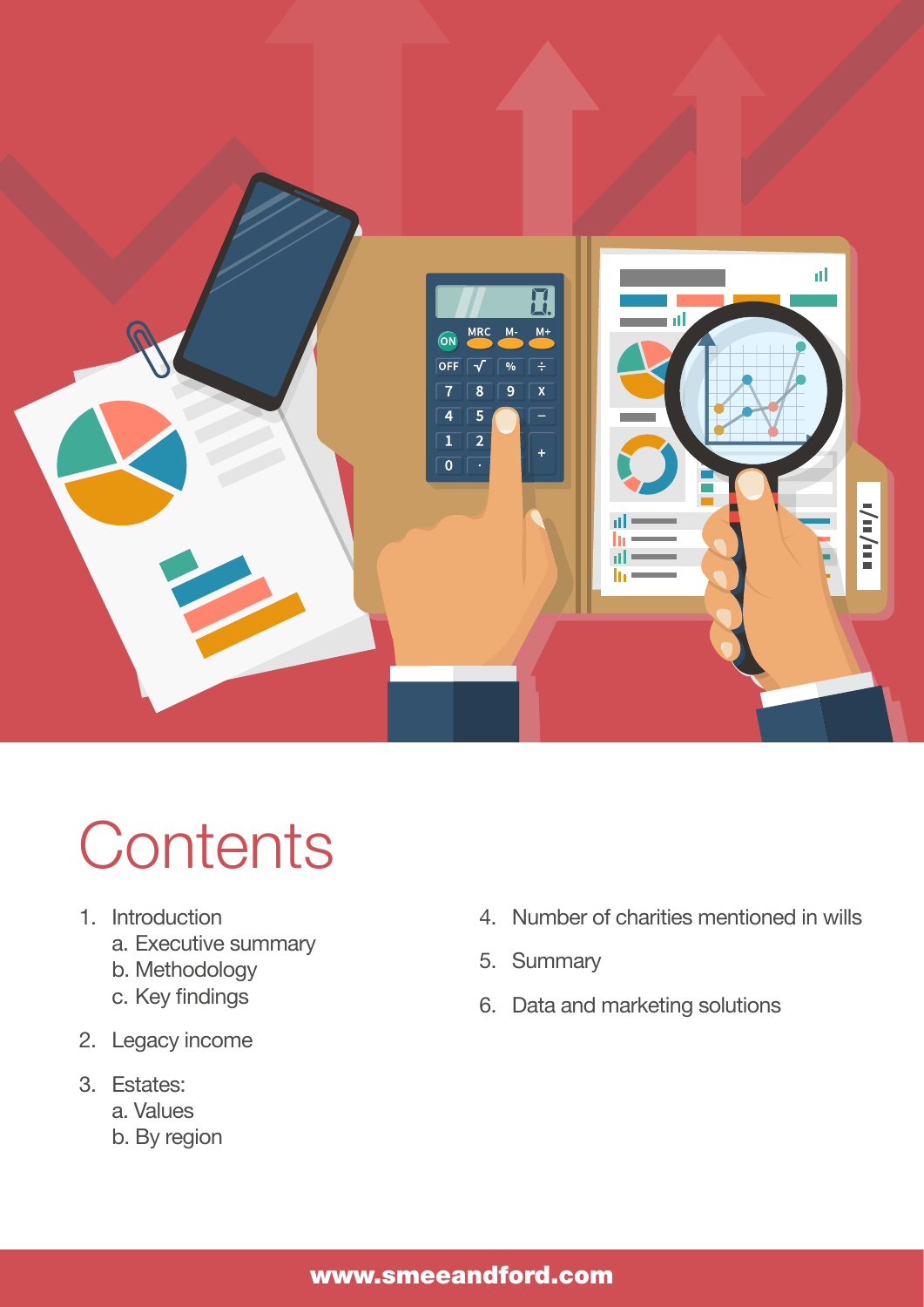# 1. Introduction

Smee & Ford has more than 125 years of experience in legacies. Our team reads through around 5,000 Wills each week, identifying and reporting any charitable content. This has enabled us to build an extensive and unique database ([The Legacy Analysis Portal](https://smeeandford.com/legacyanalysisportal?utm_source=legacy_trends_report&utm_medium=report_download&utm_campaign=Legacy_trends_report_2021)) of legacy giving in the UK, and from September 2012 we have recorded every bequest for each named charity mentioned in a Will. Our exclusive data has information about every single charity (mentioned in a Will) and can be used to determine trends for specific causes, geographic regions, named charities and the legacy market as a whole; this can help charities to forecast their potential future legacy income and help plan their legacy marketing strategy using a complete dataset.

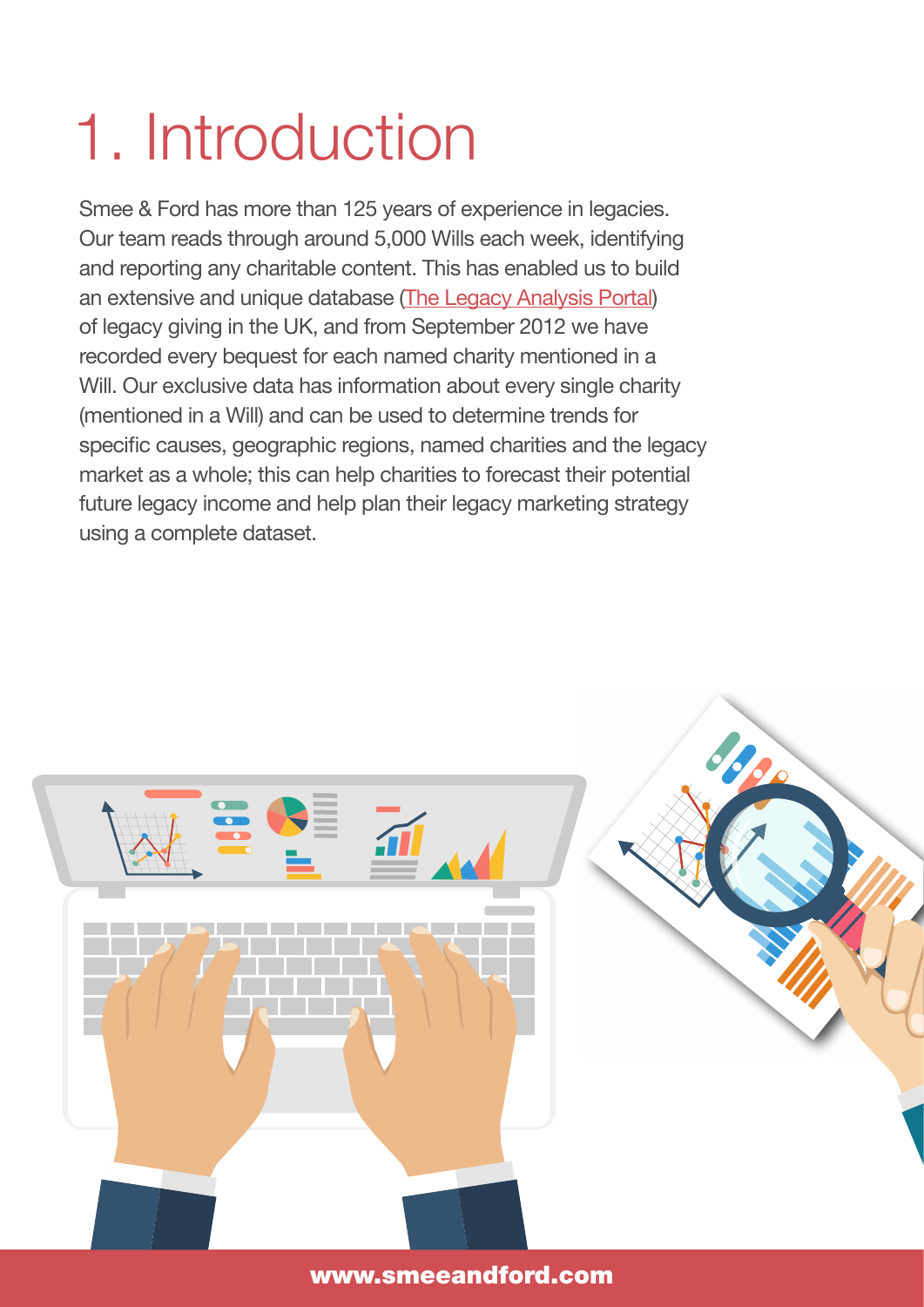#### Executive summary

Welcome to the Smee & Ford 2021 Legacy Trends report where we will be sharing some of our latest findings for the period up to December 2020. In 2020 we experienced unprecedented changes and we will cover more of these in our 'Probate notifications and predicting the roadmap for 2022' session at the Excellence in Legacy Administration [Conference](https://excellenceinlegacyadmin.co.uk/?utm_source=legacy_trends_report&utm_medium=report_download&utm_campaign=Legacy_trends_report_2021) on 2nd December 2021. The data included in this report is derived from Smee & Ford's exclusive database and refers to English and Welsh estates and therefore does not include Scottish or Northern Irish estates/ cases.

With legacy income worth over £3bn and continuing to grow, so does the competition for this vital revenue stream; not only have we seen a rise in the number of charitable estates but also estate values are increasing, resulting in an 11% growth on last year; as expected this is predominantly due to the housing market and bodes well for current residual valuations in 2021. Smee & Ford adds around 2,000 new charities who have received legacies to their database every year and in recent years we have seen a shift in cause whereby community-based charities now make up a fifth of charities being mentioned in a will for the first time. Conversely, the proportion of bequests left to religious organisations is beginning to decrease year on year.

Another influencing factor when it comes to legacy income is geography. In this report, we have looked at regional variations in relation to the number of charitable estates and our data shows that 18% of all charitable estates came from the south-east (excluding Greater London), compared to the national average of 14%.

This report looks at the total charity market and trends for the entire sector, however charities can look at their unique data at a granular level, and the data of 6 peer charities (of their choosing) to identify their own trends and better understand where to focus their marketing efforts when putting together a strategy. This exclusive information is available in Smee & Ford's [Enhanced Legacy Analysis Portal](https://smeeandford.com/legacyanalysisportal?utm_source=legacy_trends_report&utm_medium=report_download&utm_campaign=Legacy_trends_report_2021) and gives a wider insight into an individual charity's audience which can dramatically improve legacy fundraising, forecasting and support a case for investing in legacy fundraising.

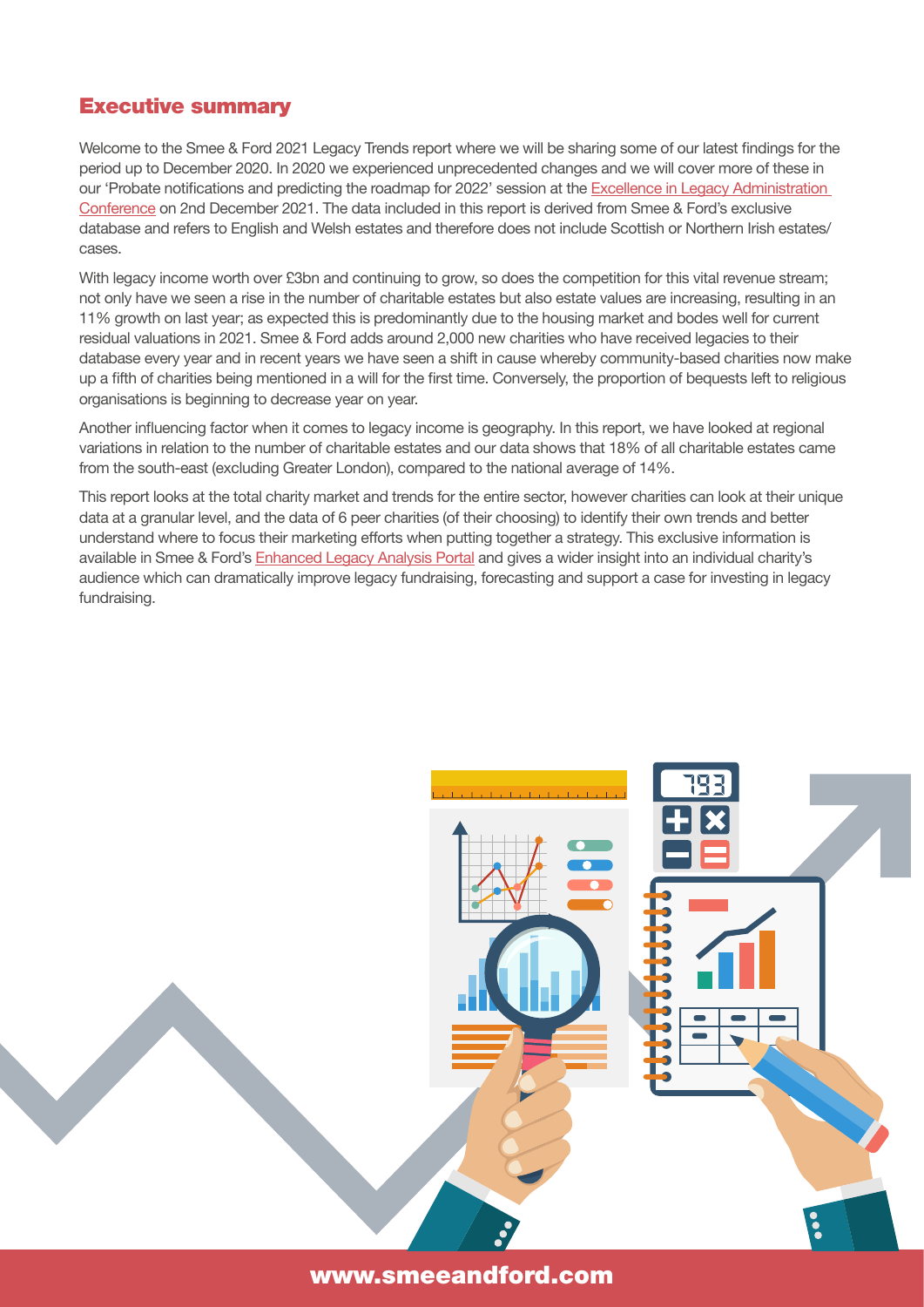#### **Methodology**

Data contained in this report, unless otherwise stated as having external sources, is taken from Smee & Ford's database of charities and the bequests they receive. This data is manually collected by a team of dedicated researchers and sourced from wills that have passed through probate.

Reported legacy income: This represents legacy income received by charities registered with the Charity Commission for England and Wales. Each organisation has a total annual income exceeding £500,000.

Financial reporting date parameters for reported legacy income: Financial year ends are grouped running from July to the end of June. This includes all year ends that fall in December and March which make up the most common financial reporting dates.

Total legacy income: This is calculated by summing all reported legacy income that falls within the financial reporting date parameters. Using the same date parameters, we use the Smee & Ford database to calculate the values of absolute pecuniary and absolute residual bequests which fall within the same timeframe and add this to the reported legacy income.

Residual bequest value: For each bequest, we calculate the residual percentage of the net value of the estate (after we have subtracted the sum of the pecuniary values from the total estate value). We then deflate the figures by 25% to produce a conservative estimated value.

Years used in charts: Except for reported legacy income, all charts throughout this report use the year where probate was granted as the year reference. This means that columns denoted 2020 refer to data where the Grant of Probate was issued in 2020.

### Key findings

- Last year reported legacy income was £2.9bn and we estimated that total legacy income was between £3bn and £3.1bn. This year reported legacy income has exceeded £3bn for the second time and we estimate total legacy income is more than £3.36bn
- There were 33,653 charitable estates in 2020, a 1,826 increase on the 31,827 reported for 2019
- The value of charitable estates increased from £16.1bn to 17.9bn, a growth of 11.2%
- 38% of charitable Wills contained just one named charity and 22% contained 2 charities. The highest number of charities named in one will in 2020 was 61
- Nationally around 14% of probated estates with wills are charitable, with 1 in 5 wills being charitable in the southeast & south-west compared to 1 in 7 in the north-west and Wales
- In 2019 we saw the number of charitable organisations mentioned in a will drop to 9,962, in 2020 this increased slightly to 10,082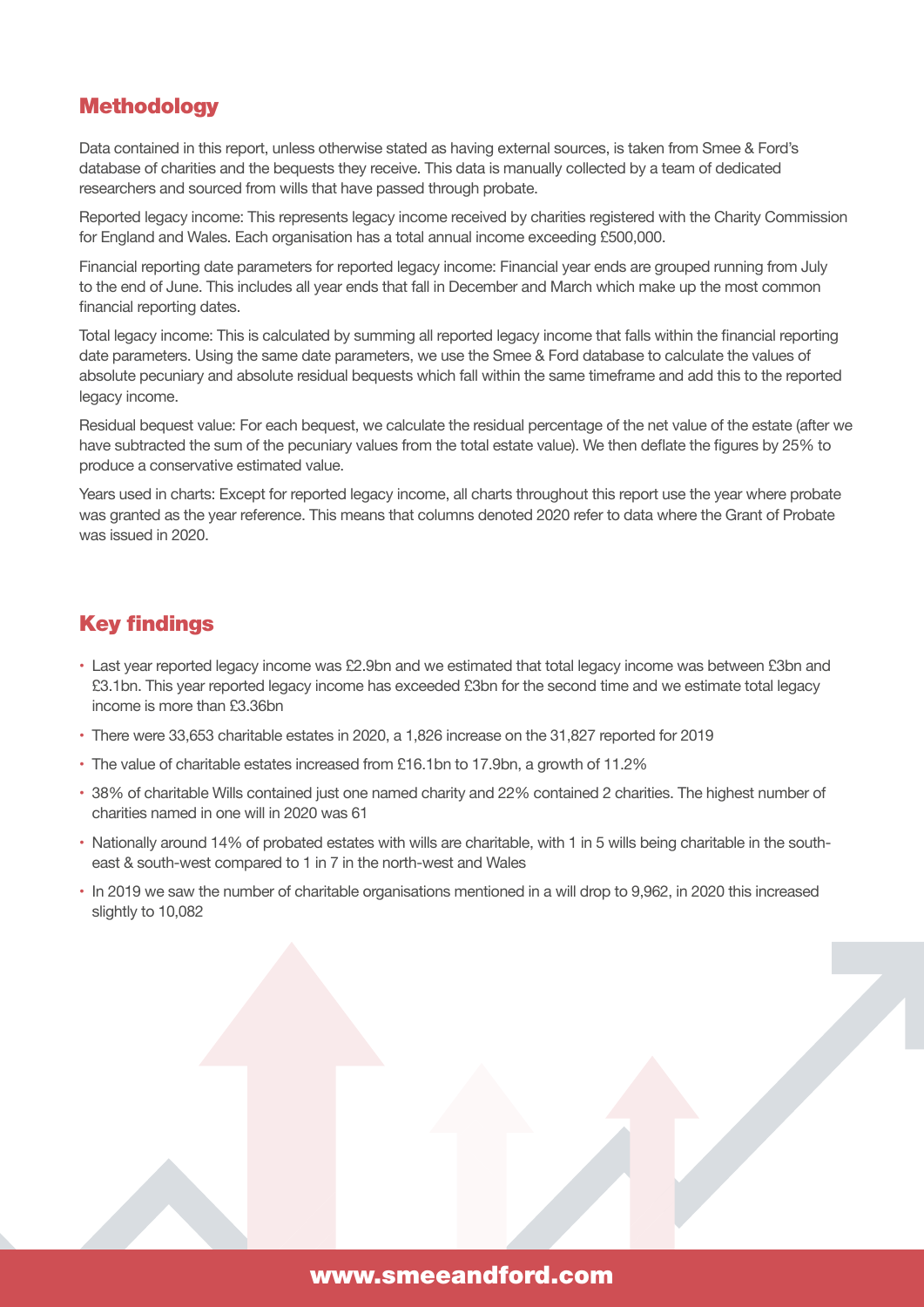# 2. Legacy income

#### 'Reported legacy income has grown by 3% and exceeded £3bn for the second time'

Reported legacy income has grown significantly since 2007/08 from £1.7bn to over £3bn in 2019/2020. In 2019 we reported that legacy income was £2.9bn, however, in 2020 we have seen it increase to over £3bn for the second time (NB. the first time was due to the £435m legacy given to the Capricorn Foundation in 2018), which represents a 3% growth year on year. Note that when we exclude the Capricorn Foundation's contribution to total legacy income, as denoted on the chart below, this results in continuous annual growth of legacy income.

The organisations reporting legacy income with the Charity Commission represent the largest legacy recipients in the country; this number was increasing year on year until 2018, after which there has been a decline in the number reporting this revenue stream and in 2020 it is down to 2,590 charities. However, with the total value of legacy income growing this has meant average legacy income has also increased. Having said that, legacy income at an individual charity level can fluctuate significantly from year to year. This means that although reported legacy income has increased, many individual organisations may have seen their legacy income decrease over the period in question. Smee & Ford has calculated legacy income for charities that do not report legacy income with the Charity Commission (those with a total income of less than £500k) is worth £275m (page 8); when we combine this with reported legacy income Smee & Ford estimates that total legacy income for charities with a financial period running from July 2019 to the end of June 2020 was in the region of £3.36bn.







- Population for this chart includes all organisations with total income exceeding £500k for any given year
- Years are generated where the financial year ends run from July to the following June of any given year
- The line on the 2017/18 bar represents total legacy income excluding £435m bequeathed to the Capricorn Foundation

*Source: Charity Commission*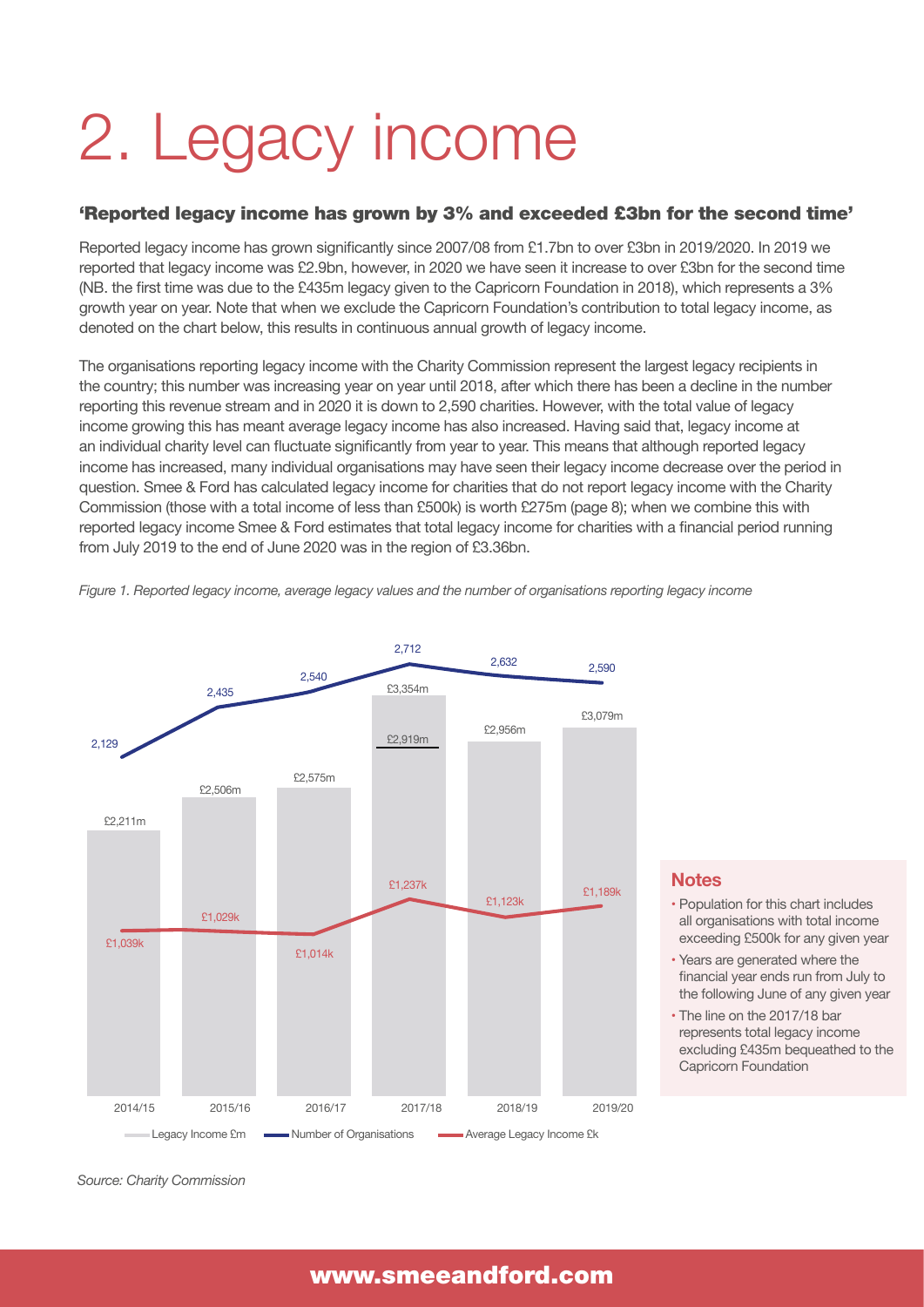#### Estates

#### '33,653 charitable estates were identified in 2020'

There was a significant drop in charitable cases in 2019 to 31,827 because there were considerably fewer Grants issued that year. Fortunately, this increased to 33,653 in 2020 but still fell short of levels seen in 2017 and 2018. The years 2019 and 2020 have been impacted by the changes occurring at the HMCTS and on top of that the coronavirus pandemic. Despite these major events and the upheaval which then ensued, the number of charitable estates Smee & Ford identified in 2020 increased by 1,826 cases; considering on average there are 3 bequests per will, that equates to an additional 5,478 bequests. Despite the low number of charitable estates identified in 2019 the percentage that were charitable remained almost the same at 13.4% compared to 13.5% in 2018. Although the number of cases increased, the percentage of charitable wills fell to 13.1% in 2020, this could be because more people died without a will or perhaps because some larger estates containing charitable gifts were delayed in HMRC and probate. Smee & Ford will be monitoring what has happened throughout 2021 and will provide an update at the forthcoming Excellence in Legacy Administration conference (#ELA21) on the 2nd of December.



*Figure 2. Historic trends in the number of charitable estates* 



#### *Sources*

*\* Family Court ~Tables -<https://www.gov.uk/government/statistics/family-court-statistics-quarterly-april-to-june-2021>*

*\*\* Smee and Ford database*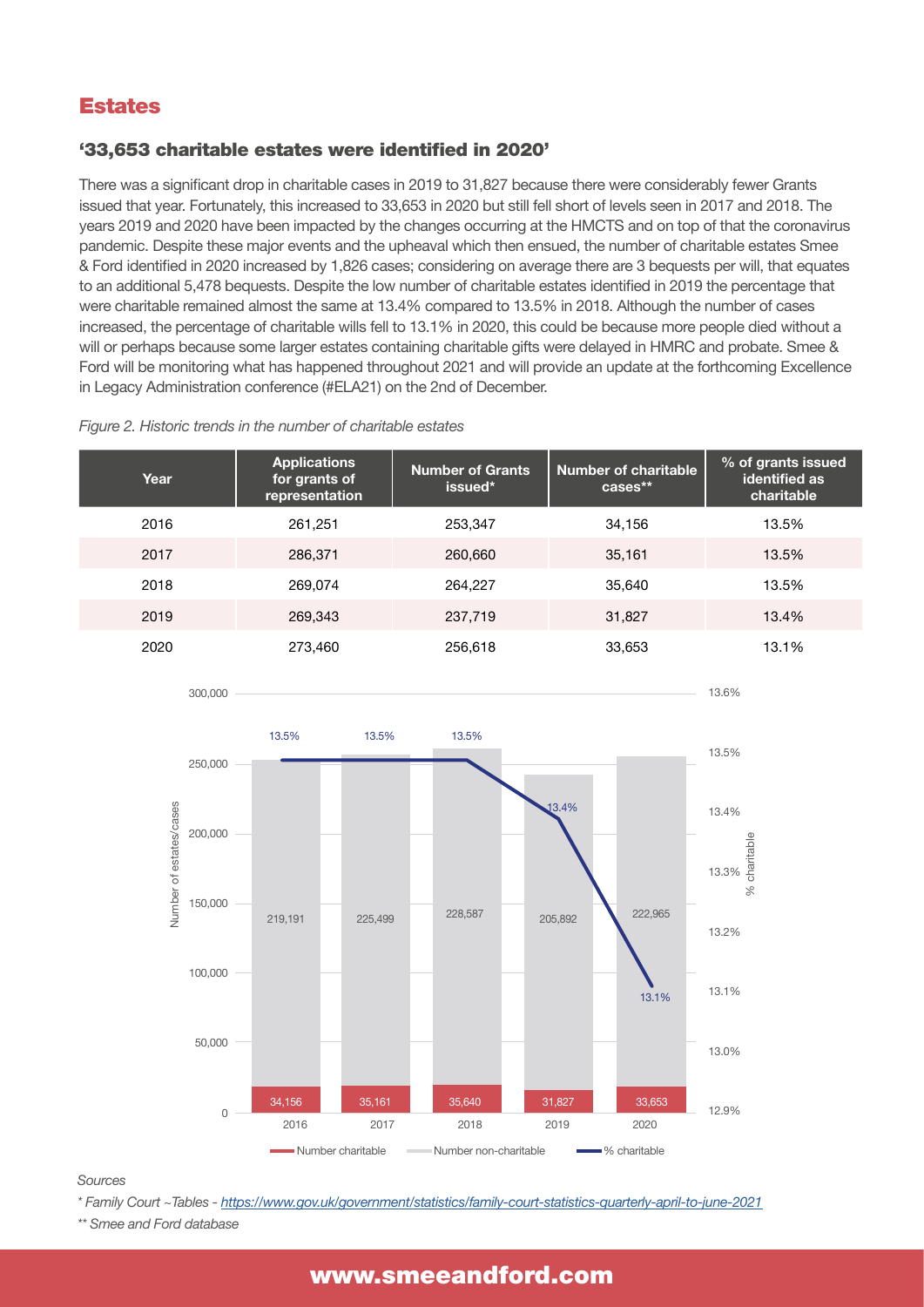# 3. Estate values

Between 2019 and 2020 total estate values have grown from £76.1bn to £85.2bn, and charitable estates have grown by 11.2% from £16.1bn to 17.9bn. If we consider that the number of charitable estates grew by 5.7% it highlights estate value growth has outperformed the growth in charitable cases, which means the increase was not just down to a rise in the number of charitable cases. As well as this, the average value of charitable cases has increased from £502k in 2019 to £532k in 2020. Estate values are important to residual bequest values for obvious reasons and widespread decreases in wealth will lead to a reduction in bequest income. Given roughly 90% of legacy income comes from residual bequests it means that collective estate values are important to monitor. Much, although not all, of the value of estates, comes from property and on examination of the latest data available from the ONS on house prices, the average UK house price was £256,000 in July 2021, which is £19,000 higher than this time last year, following the record high of £265,000 in June 2021. This should bode well for current residual valuations in 2021.



*Figure 3.Historic trends of charitable estate values* 

*Source: Smee & Ford*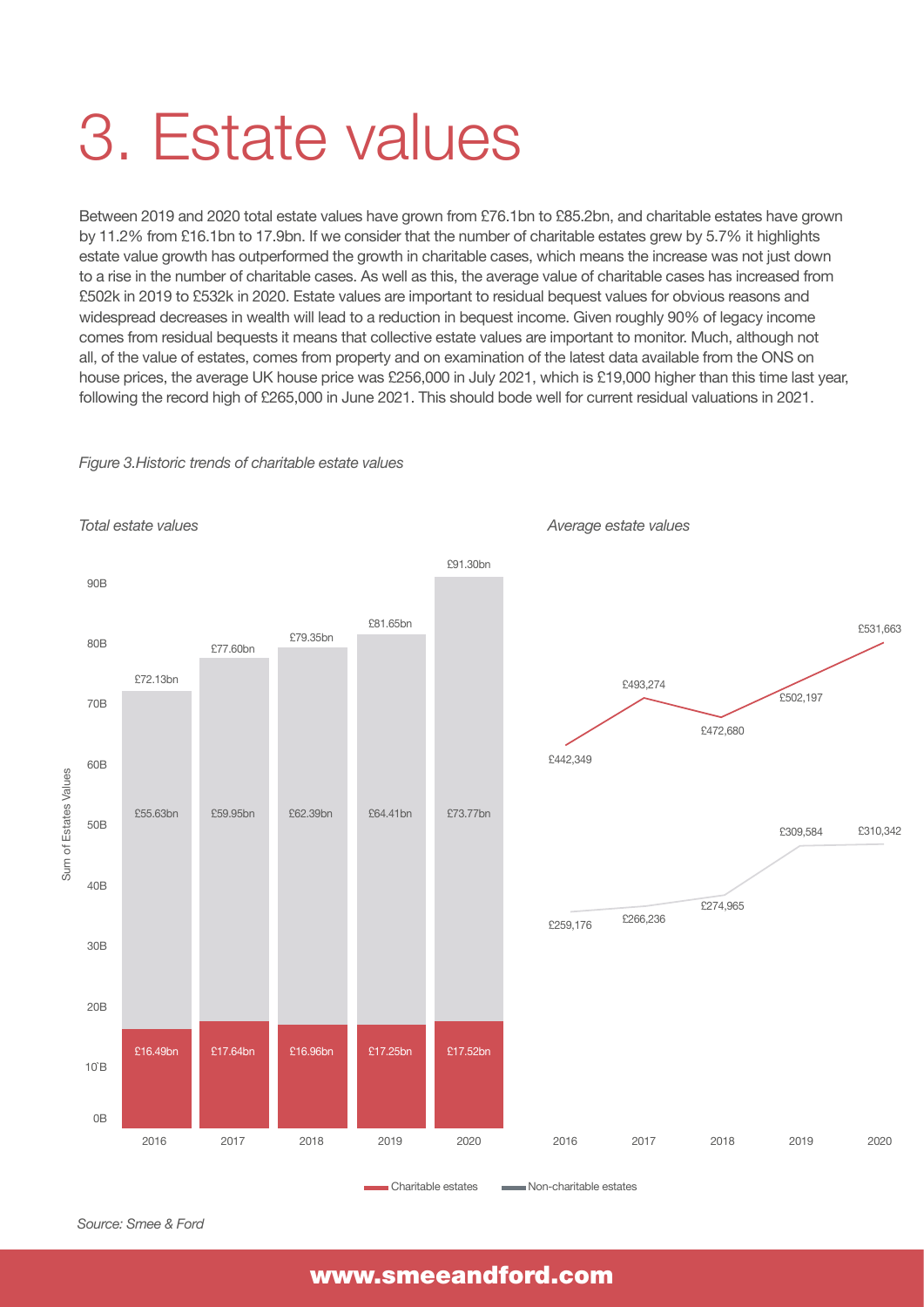### Regional variations in giving in wills:

#### '15% of annual charitable estates originated in the south west'

Nationally around 14% of probated estates with wills are charitable, but regional variances do exist, and it is still more likely for estates in the south to be charitable.

- One in 5 wills are charitable in the south-east and the south-west
- One in 7 is charitable in the north-west and Wales

When looking at regional differences in the total number of charitable estates Smee & Ford has established that 18% of all charitable estates came from the south-east (excluding Greater London). However, on closer examination, it shows that the proportion of probated estates in this region fell from 18% to 17%. Similarly, the second largest region, in terms of annual charitable estates, is the south-west where 15% of all charitable estates originate, this region also saw the proportion of charitable estates fall from 19% in 2019 to 18% in 2020. Smee & Ford will continue to monitor these findings.

The chart below shows the regional variations in the number of charitable estates in England and Wales in 2020 by postcode district which identifies the local variations in the number of charitable estates throughout differing regions. Areas with a lower density of charitable estates are highlighted in grey, indicating the north of England and the central region of Wales have lower levels of estates will making compared to areas along the south coast.

*Figure 5. shows the distribution of charitable estates in England and Wales by postcode district*



*Source: Smee & Ford Enhanced Legacy Analysis Portal*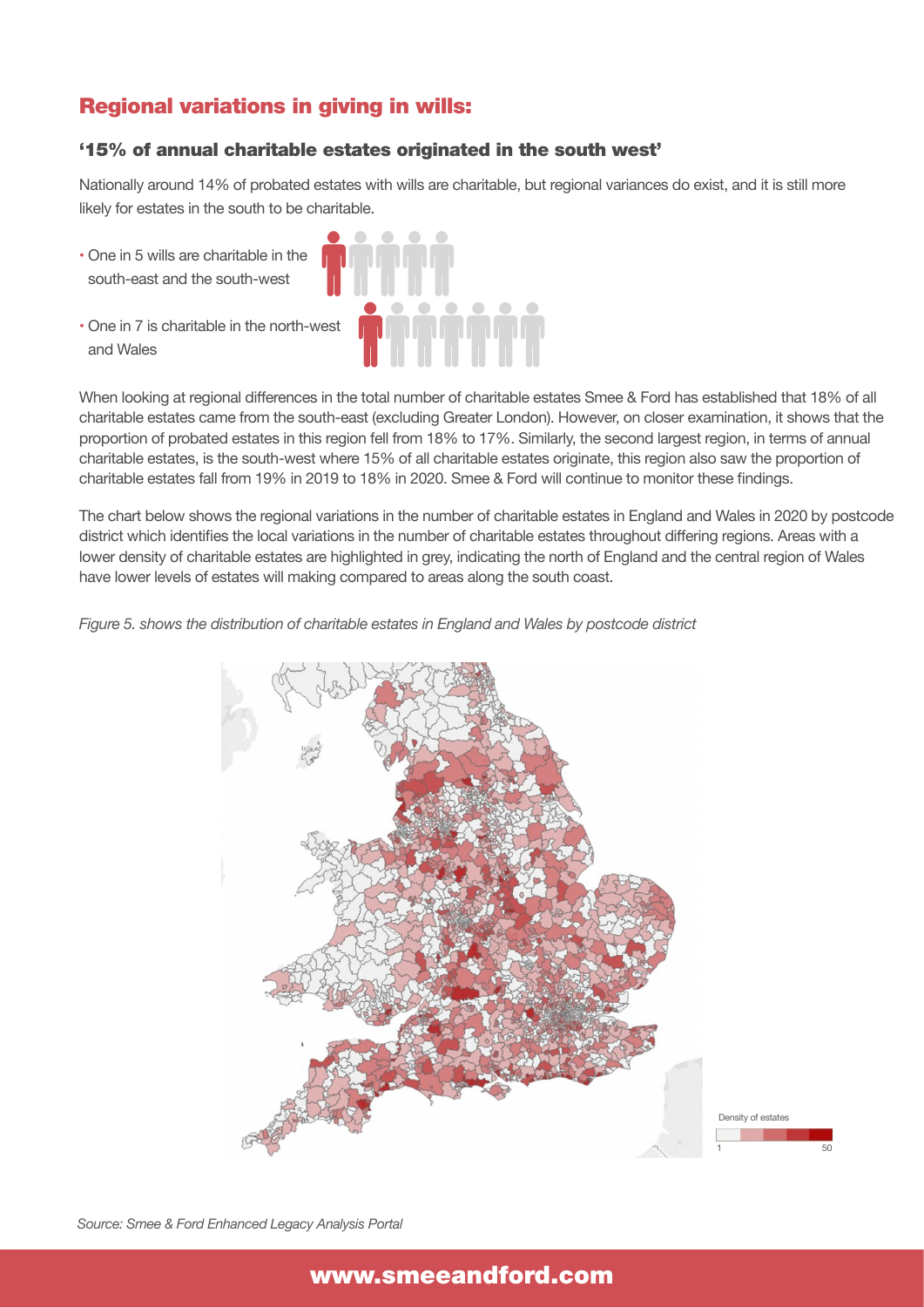## 4. Number of charities mentioned in wills

#### 'Over 2,000 charities are mentioned in a will for the first time each year, a fifth of which belong to community-based causes'

In 2012 Smee & Ford reconfigured their database and internal processes so that the recipient charity of every bequest in a will could be recorded. Since then, over 33,000 individual charities have been mentioned in wills. Some legacy giants, such as CRUK or the RNLI get mentioned hundreds of times but conversely many only get a single mention. Figure 6 shows how many individual charities have been mentioned in wills for the first time on Smee & Ford's database from 2012 to 2020 and the collective running total. Over 2,000 new organisations are added to the database each year. An examination of the causes these organisations belong to shows that nearly a fifth of those added belong to community-based causes, 16% belong to religious causes and 14% belong to cultural and heritage projects. Smee & Ford will produce more detailed findings around this topic in the future.

Generally, around 10,000 charitable organisations are mentioned in wills annually, but in 2019 we saw a slight decrease in the number identified with 9,287, down from 9,949 in 2018. However, the number increased to 10,082 where probate was granted in 2020. Considering that there are around 10,000 organisations mentioned in wills and we know that 2,600 charities reported legacy income worth £3.1bn, this means the remainder is worth around £275m and distributed to around 7,500 individual charities.



*Figure 6. The number of individual charities mentioned in wills (using year of death)*

*Source: Smee & Ford*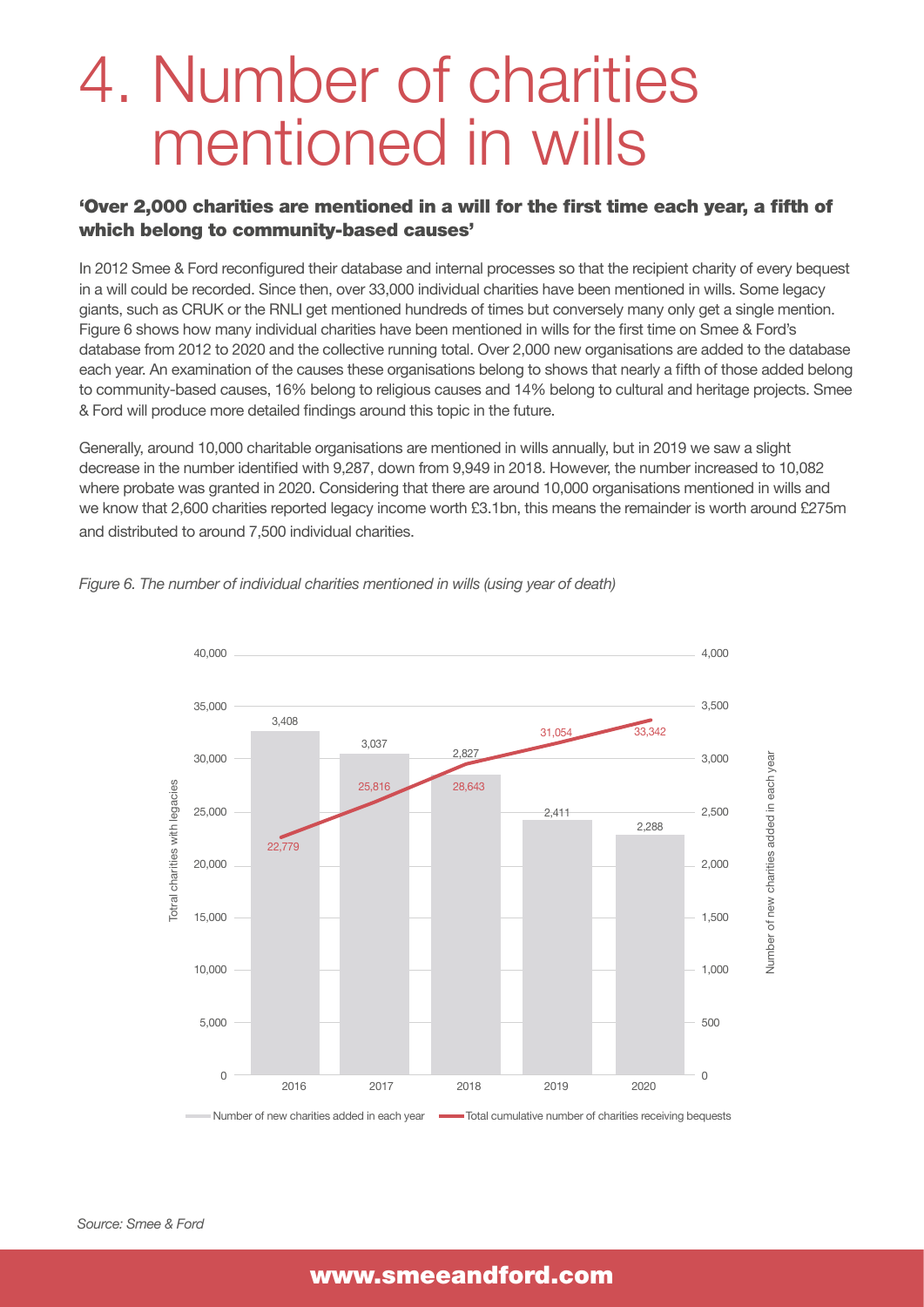# 5. Summary

#### Looking ahead

This report has focussed on data up to the end of 2020 and has shown legacy income is worth over £3bn. With the continuing impact of the pandemic and changing economic circumstances, time will tell if reported legacy income will increase over the next year and Smee & Ford should have a greater insight in the summer of 2022 when full data for the 2021 calendar year should be available.

When looking at the available data for 2021 compared to this time last year, Smee & Ford have identified there are more charitable estates which has resulted in an increase in bequests. We can also see that the volume of bequests was greatest in the first quarter of 2021 with levels falling by 25% in quarters 2 and 3, however, these were both up compared to the same period in 2020.

This year at Smee & Ford's [Excellence in Legacy Administration conference](https://excellenceinlegacyadmin.co.uk/?utm_source=legacy_trends_report&utm_medium=report_download&utm_campaign=Legacy_trends_report_2021) (#ELA21) on the 2nd December we will be presenting our annual focus on the legacy income data landscape. We'll be examining changes in bequest data, the impact we have seen so far relating to the Covid-19 period and discussing what the future might look like for legacy giving.

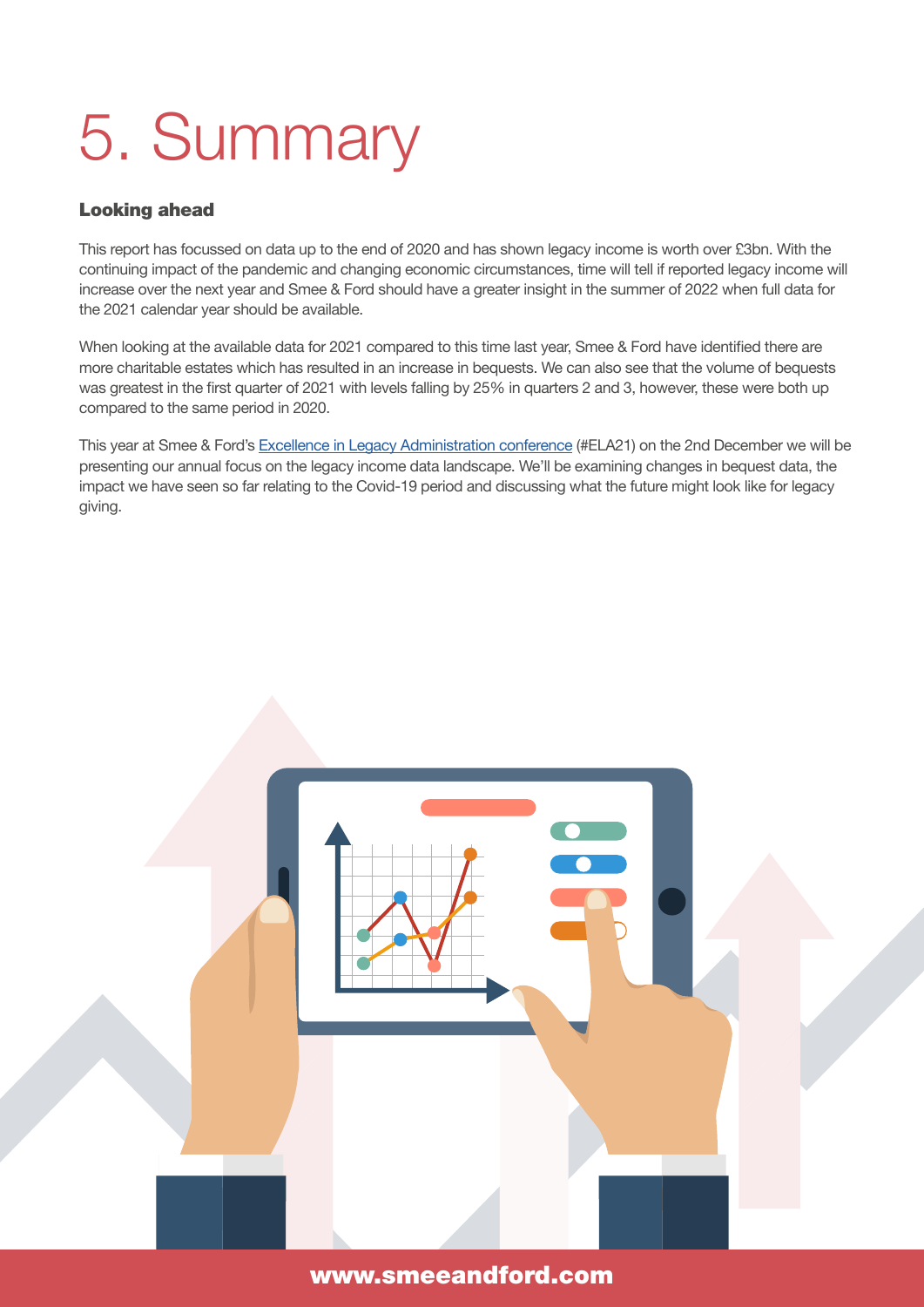## 5. Data and Marketing solutions

#### Smee & Ford - Legacy Solutions for Charities

Established for over 100 years, Smee & Ford is the UK's leading provider of trusted legacy information.

Most known for our legacy notification service, we ensure that charities receive timely information on specific legacies left to them, or notification of money left in wills or trusts for unspecified charitable purposes. Our dedicated and highly skilled team of reporters read over 5,000 wills every week to ensure that our clients benefit from the most up-to-date information. Find out more about our [notifications service here.](https://smeeandford.com/notificationservices)

By utilising this information, Smee & Ford are able to provide unique data and marketing solutions to help charities analyse and understand their legacy giving records in order to make informed decisions and drive their activities.

#### Marketing solutions:

Instead of using assumptions we use our exclusive database which contains information across the entire UK legacy market; we look at this in granular detail to derive personalised insight that can help charity's identify opportunities and areas of growth. Marketing solutions combines the expertise of advertising with our legacy sector knowledge, to enable you to increase your reach to potential legators.

To find out more email: david.baldock@wilmingtonplc.com.

#### Data & Insight:

Since 2013, between 8,000 and 11,000 individual charitable organisations have been mentioned in Wills every year. Smee & Ford collect data on ALL charitable bequests and have built an exclusive and comprehensive bank of information on gifts in Wills dating back to 2012. By accessing this data charities can easily identify the profile and behaviours of their past legators, define growth opportunities, analyse trends and comparators and use this insight to inform their future legacy campaign strategies.

We are very pleased to share views of this data through the Legacy Analysis Portal which will give all Smee & Ford customers free access to their own legacy data (it dates back to 2014 when the service was digitised) which gives a view of what your legacy data looks like historically and provides an understanding of what has/is happening to your legacies over the years and the opportunity to delve deeper through the [Enhanced Legacy Analysis Portal.](https://smeeandford.com/legacyanalysisportal?utm_source=legacy_trends_report&utm_medium=report_download&utm_campaign=Legacy_trends_report_2021)

The portal dashboards have been created to help you create and identify areas of potential growth and gain a deeper understanding of your own data. Giving you the ability to benchmark your performance against peer charities, support you in creating a legacy marketing strategy and build a case for future investment in your campaigns.

If you are interested in finding out how the Enhanced Legacy Analysis Portal can help your charity, please contact portal@smeeandford.co.uk.

If you haven't already, register for your free\* Legacy Analysis Portal account [here.](https://go.wilmingtonplc.com/WBI-CHA-PRO-Smee--Ford-Insight-Sub-2020_User-Registration.html)

*\*Free to Smee & Ford legacy notification service customers*.